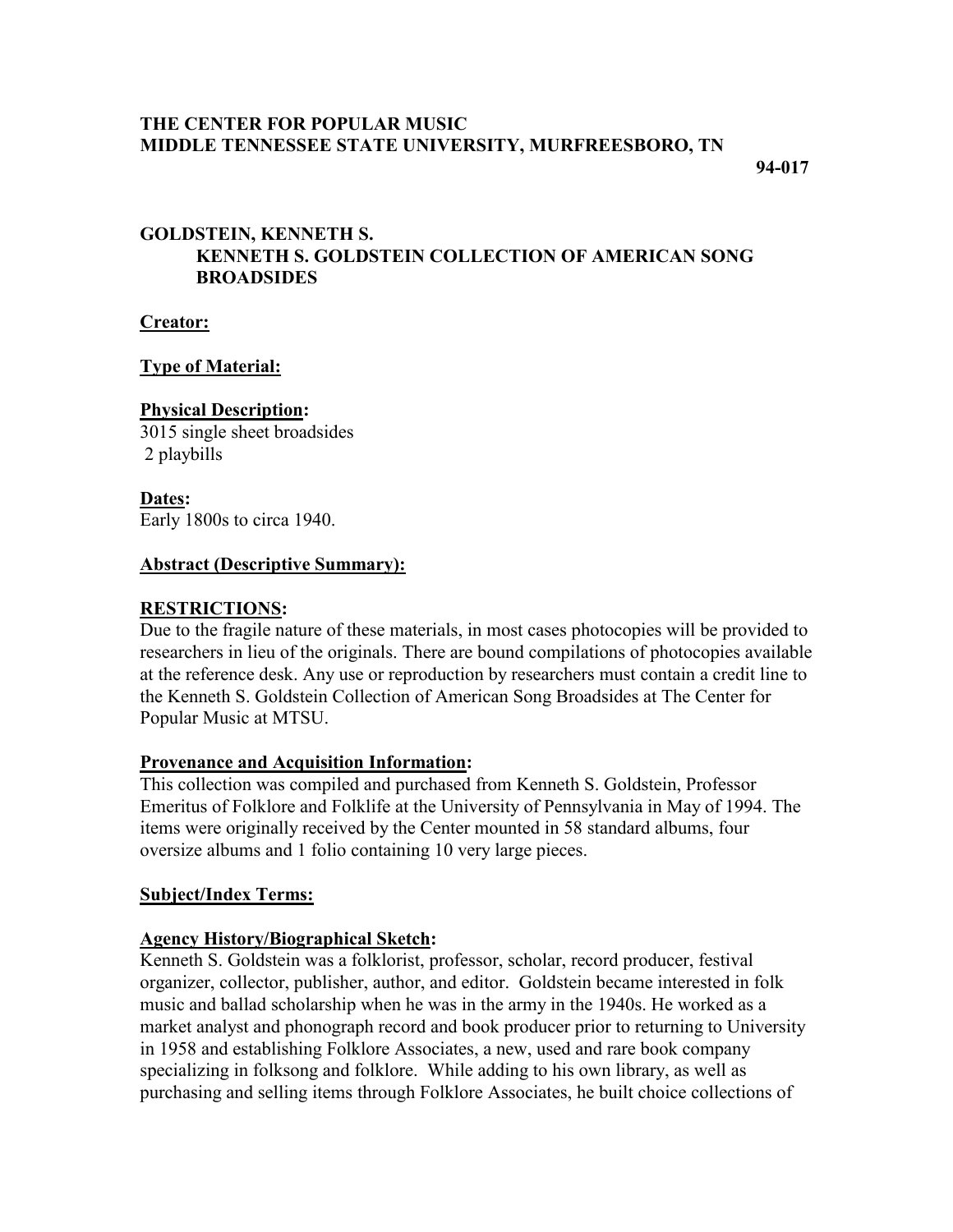ballad broadsides, songsters, and other paper ephemera. In 1963, Mr. Goldstein received the first doctorate in folklore awarded by the University of Pennsylvania. His dissertation was published the following year as *A Guide for Fieldworkers in Folklore* and became a standard text in the field. He was chairman of the department of folklore and folklife at Pennsylvania for more than 25 years. As a scholar of folk ballads, he conducted extensive field research in the United States, Britain, Ireland, Australian, and Canada. In the process, he collected more than 7,000 traditional oral folk songs and ballads. He established another company called Pastime Books later in his life and continued to buy, sell, and collect ballad broadsides, chapbooks, and songsters. Mr. Goldstein died in November 1995.

## **GOLDSTEIN, KENNETH S. KENNETH S. GOLDSTEIN COLLECTION OF AMERICAN SONG BROADSIDES continued Page 2**

#### **Scope and Content:**

The broadsides are mostly simple songsheets of lyrics only, printed on one side and usually on poor grade paper. The majority are black and white, 10% of the total collection have colored inks and decorative elements. Approximately 4% of the broadsides are large format pieces that contain multiple songs. The items are organized by publishers when possible, and by place of publication or topic. The subjects represented in or documented by the broadsides are extremely varied, but include political events, battles, natural disasters, ethnic groups, tragedies, romance, and popular trends. A variety of titles from the Civil War are included, most of Northern origin. This broadside collection documents early popular song of the common man in America during the  $19<sup>th</sup>$ and early 20th century. One of the primary means of disseminating popular music, the broadsides represent an early form of commercial distribution of songs and contain social, cultural, and political information, providing a contemporary portrayal of popular culture.

Included with the broadsides were two playbills concerning Irish Songs and Dances and Spaulding's Bell Ringers.

### **Collection Contents (Folder/Box List):** see bound photocopies at reference desk **GOLDSTEIN, KENNETH S. KENNETH S. GOLDSTEIN COLLECTION OF AMERICAN SONG BROADSIDES continued Page 3**

#### **Arrangement:**

#### **Location:**

The albums that hold the broadsides are shelved with other sheet music collections under the heading American Song Broadsides, with the exception of 10 very large pieces that are housed in the Oversize file cabinet. The playbills are housed with the performance documents collections; the handwritten letters and various manuscript and miscellaneous